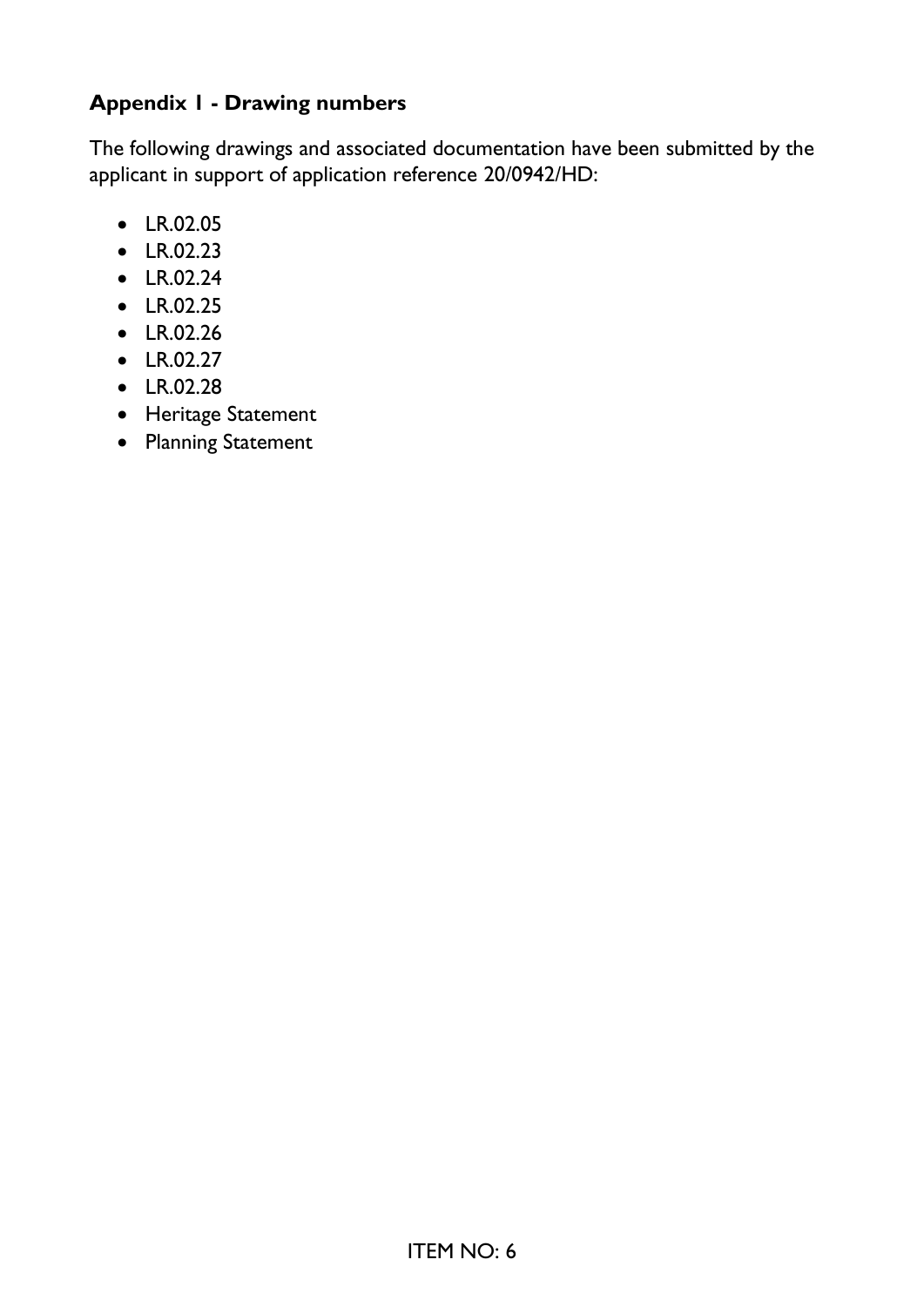# **Appendix 2 – Conditions and Informative(s)**

## **Condition 1**

The development to which this permission relates must be begun not later than the expiration of three (3) years beginning with the date on which the permission is granted.

**Reason**: As required by Section 91 of the Town and Country Planning Act 1990.

## **Condition 2**

The development shall be carried out strictly in accordance with the application plans, drawings and documents hereby approved and as detailed below:

LR.02.05, LR.02.23, LR.02.24, LR.02.25, LR.02.26, LR.02.27, LR.02.28, Heritage Statement and Planning Statement.

**Reason:** In the interests of good planning and to ensure that the development is carried out in accordance with the approved documents, plans and drawings submitted with the application and is acceptable to the local planning authority.

### **Condition 3**

The materials to be used for the external surfaces of the development hereby permitted shall match those of the existing building. All new works and works of making good to the retained fabric shall be finished to match the adjacent work unless otherwise stated on the approved drawings and retained for the lifetime of the development.

**Reason:** To ensure that the design is delivered in accordance with the details submitted and assessed so that the development achieves the necessary high standard and detailing in accordance with Policy D3 of the London Plan (2021), Policy DH1 of the Royal Greenwich Local Plan: Core Strategy with Detailed Policies (July 2014) and the Council's 'Residential Extensions, Basements and Conversions Guidance SPD (December 2018).

### **Condition 4**

Notwithstanding Condition 2 the scheme hereby approved shall be carried out in accordance with the drawing titled "Proposed Floor Plans" referenced "LR.02.25" dated 04.05.2017.

**Reason:** To ensure that there is adequate space for any future maintenance or replacement to the Kid Brook which lies in culvert adjacent to the development in accordance with Policy SI 12 of the London Plan (2021) and Policy E2 of the Royal Greenwich Local Plan: Core Strategy with Detailed Policies (July 2014).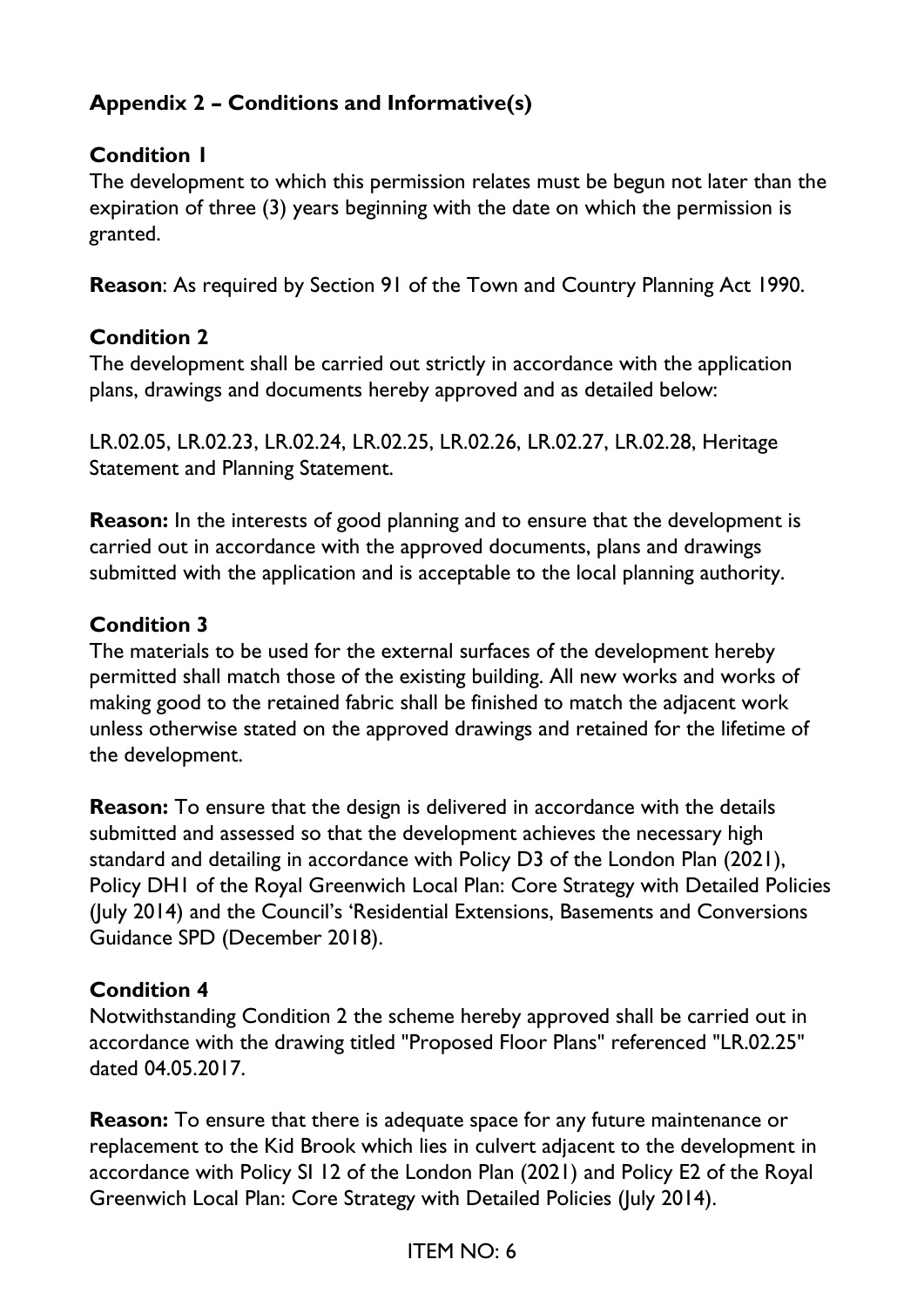## **Condition 5**

Notwithstanding the Town and Country Planning (General Permitted Development) Order 2015 (or any Order revoking, re-enacting or modifying that Order), the use of the flat roofed extension hereby approved shall be as set out in the application and no development or the formation of any door providing access to the roof shall be carried out, nor shall the roof area be used as a balcony, roof garden or similar amenity area.

Reason: In order to prevent any unacceptable loss of privacy to adjoining properties and the area generally and to comply with Policy DH(b) of the Royal Greenwich Local Plan: Core Strategy with Detailed Policies (July 2014) and the Council's 'Residential Extensions, Basements and Conversions Guidance SPD (December 2018).

## **Informative(s)**

- 1. The Council engages with all applicants in a positive and proactive way through specific pre-application enquiries and the detailed advice available on the Council's website. On this particular application, no pre-application advice was sought. However, as the proposal was clearly in accordance with the Development Plan, permission could be granted without any further discussion.
- 2. The EA would advise you that a Flood Risk Activity Permit (FRAP) may be required under the Environmental Permitting (England and Wales) Regulations 2016 if you want to do work:
	- Within 8m of the bank of a main river, or 16m if it is a tidal main river
	- Within 8m of any flood defence structure or culvert on a main river, or 16m on a tidal main river

Further guidance on applying for Flood Risk Activity Permits can be found on the following link [https://www.gov.uk/guidance/flood-risk-activities](https://www.gov.uk/guidance/flood-risk-activities-environmental-permits)[environmental-permits](https://www.gov.uk/guidance/flood-risk-activities-environmental-permits)

- 3. **There are a number of risks created by built over gas mains and services; these are:** 
	- $\circ$  Pipework loading pipes are at risk from loads applied by the new structure and are more susceptible to interference damage.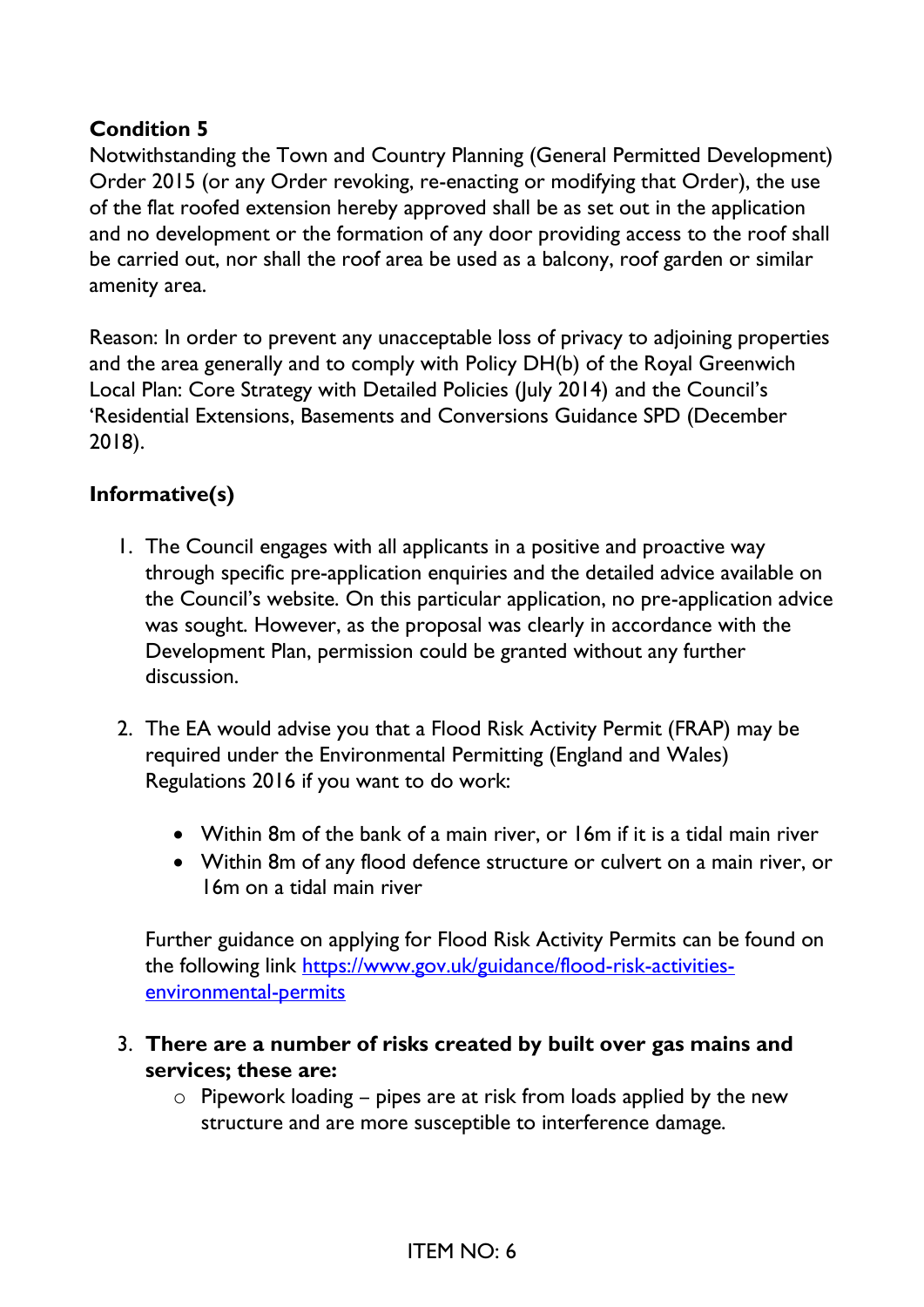- $\circ$  Gas entry into buildings pipework proximity increases risk of gas entry in buildings. Leaks arising from previous external pipework able to track directly into main building from unsealed entry.
- o Occupier safety lack or no fire resistance of pipework, fittings, or meter installation. Means of escape could be impeded by an enclosed meter.

### **Please note therefore, if you plan to dig, or carry out building work to a property, site, or public highway within our gas network, you must:**

- *1.* Check your proposals against the information held at <https://www.linesearchbeforeudig.co.uk/>to assess any risk associated with your development and
- *2.* Contact our Plant Protection team to let them know. Plant location enquiries must be made via email, but you can phone us with general plant protection queries. See our contact details below:

Phone 0800 912 1722 / Email [plantlocation@sgn.co.uk](mailto:plantlocation@sgn.co.uk)

In the event of an overbuild on our gas network, the pipework must be altered, you may be temporarily disconnected, and your insurance may be invalidated.

Further information on safe digging practices can be found here:

- Our Free Damage Prevention e-Learning only takes 10-15 minutes to complete and highlights the importance of working safely near gas pipelines, giving clear guidence on what to do and who to contact before starting any work<https://www.sgn.co.uk/damage?prevention>
- Further information can also be found here https://www.sgn.co.uk/helpand-advice/diggingsafely